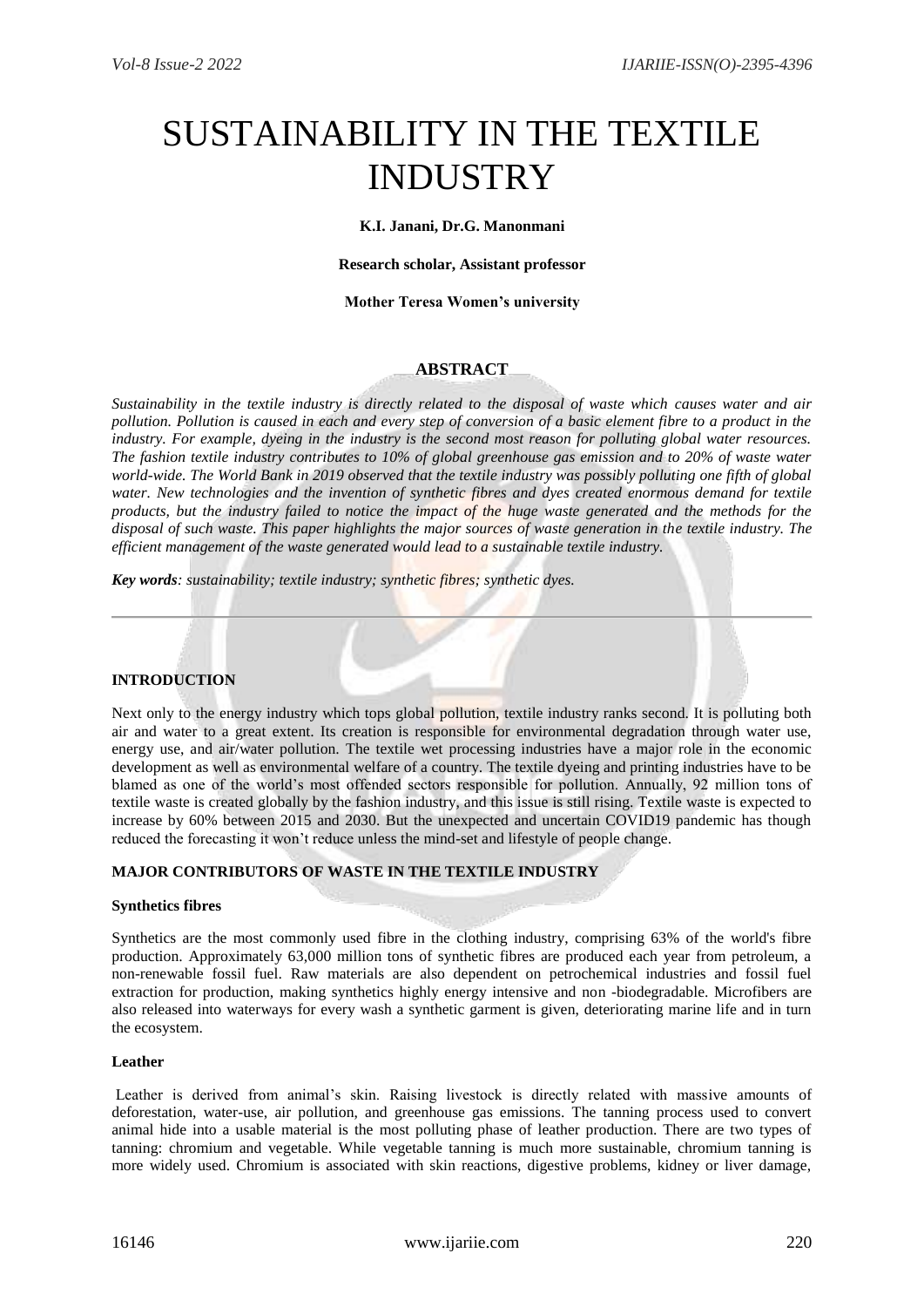cancer, and reproductive problems. Moreover the wastewater from tanning industry pollutes waterways and causes marine eutrophication.

## **Synthetic Leather**

Synthetic leather, the vegan alternative to animal leather, is produced from Polyvinyl Chloride or Polyurethane mixed with a base material of cotton, polyester, or nylon. Though synthetic leather is assumed to be up to 33% less environmentally harmful than normal leather, it is still manufactured from plastics and fossil fuels. Additionally, the phthalates in PVC leather making are toxic and banned in several countries. These plastics in synthetic leather takes years to biodegrade and accumulates to micro-plastic land fill pollution throughout its lifetime.

## **Textile wet processing methods**

The pollutants from dyeing, printing and finishing industries have become an alarming issue. Many chemicals are disposed from mandatory processes like sizing, resizing, scouring, carbonising, bleaching, weighing of silk, dyeing, printing, special finishes, etc. colour, the main attraction of any textile material causes many hazards to environment and living beings. A variety of dyes are used for getting desired colours. Synthetic dyes are used vastly in every sector of textile dyeing and printing. The presence of different dyes like Sulphur, Azoic, indigoids, nitrates, acidic acid, soap, enzymes, complex compounds, heavy metals and certain auxiliary chemicals all are make the textile effluent highly toxic. Thus, the effluent from dyeing and printing industries carries these dyes and other additives which are used during the colouring process. The 2 major industries of application of colours to materials are:

- a. **Dyeing:** Till the midst of 19th century only natural dyes were used for textiles, until the invention of mauvine in1856. But after the invention of synthetic dyes people started using them widely as they were cheap, easy to adopt and use, available in a variety of colours, have good colour fixing properties and were very durable. The textile industry is now manufacturing and using 1.3 million tons of toxic synthetic dyes and pigments every year. In this about, 10-25% textile dyes are wasted during the dyeing process and 2-20% is dispersed as water polluting effluent. This effluent which contaminates the rivers and ground water system as a whole is rich in harmful chemicals which are converted to chemical sedimentary rock in the land.
- b. **Printing:** Heavy metals are the basis of colorants used in printing industry. Its usage has been reduced significantly in the past 20 years, but many are still in use. These heavy metals pose serious environmental problem as it has the tendency to pollute the ground water. For example, titanium oxide, chromate, iron etc.

Other indirect contributors are obviously our life style, increasing demands, increase in production, need for change, affordability, fast fashion, etc. Zara, a well-known brand in the fast fashion arena, introduces about 11000 different design items into manufacturing annually (in five to six colours and five to seven sizes), which means 12–16 collections a year. Although the company does not present sixteen collections a year, it sustains consumers' interest by introducing new garments at intervals of only a few weeks.

# **SUSTAINABLE APPROACHES TO REDUCE WASTE AND POLLUTION**

## **Cotton:**

The king of fibre, cotton accounts for nearly half of the textiles used in the global clothing industry. Its environmentally demanding production requires massive amounts of water. High levels of pesticides and toxic chemicals are used for growing cotton. Cotton is accountable for ⅙ of all pesticides used globally. Chemicals also reside within the fabric and are released throughout the lifetime. It uses 10-20,000 gallons of water per jeans and about 3,000 gallons of water per t-shirt.

So recycled cotton is more sustainable than organic and conventional cotton, as it uses post-industrial and postconsumer cotton waste. Reducing water and energy consumption, recycled cotton also keeps textiles out of the landfills. Organic cotton is cultivated without pesticides and is global organic textile standard (GOTS) certified.

## **Wool:**

Wool is one of the most reusable and sustainable textile fibres due to its good service life, biodegradability and suitability for recycling. Risks involved in the production of wool solicit a search for less hazardous alternatives. Primarily, in certain countries, cleaning options are limited to coal-fired boiler which escalates greenhouse gas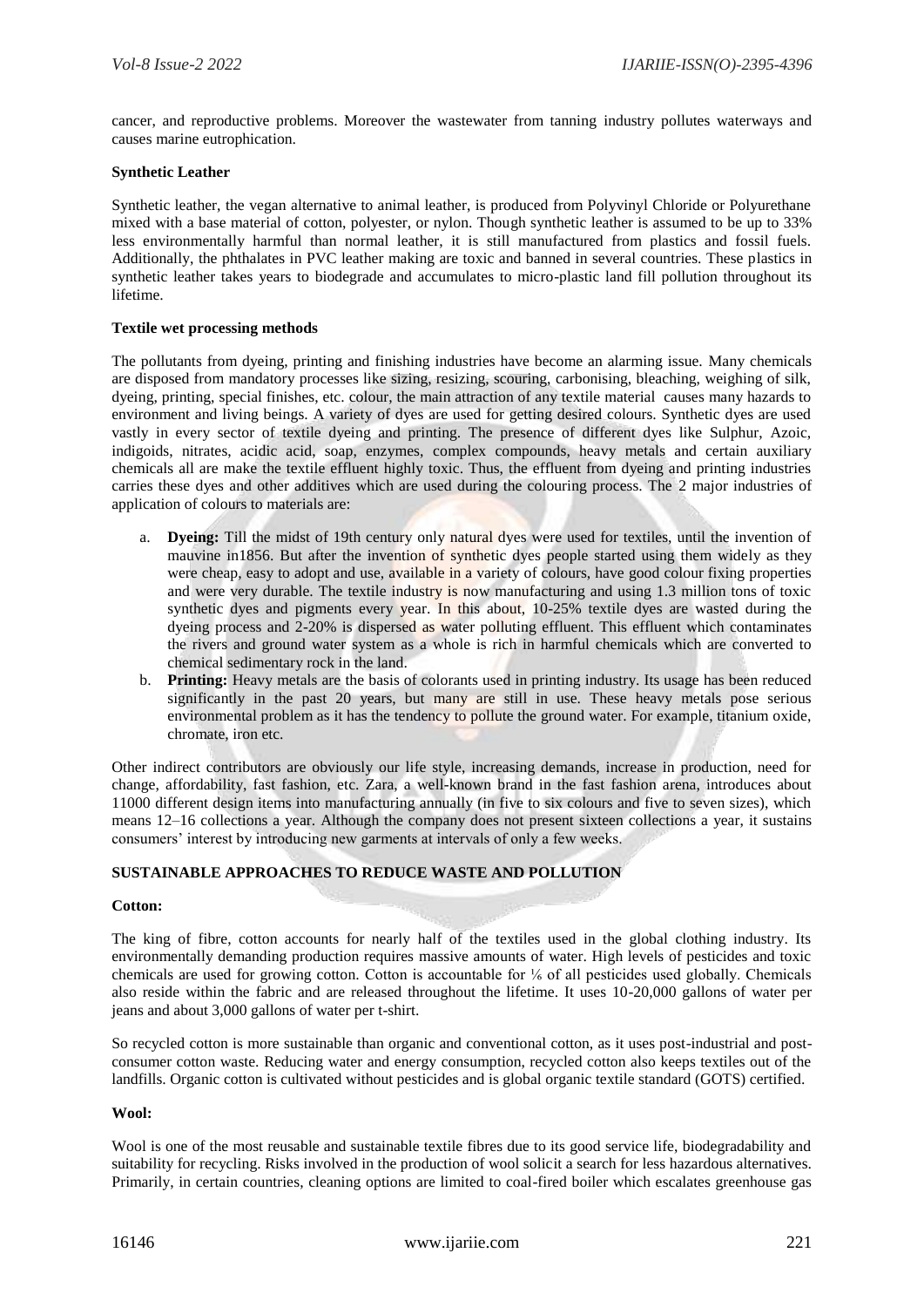emissions. China generates 18% of the world's wool, second only to Australia in nationwide wool production. Accountably, no matter the location, the extensive cleaning process of wool factory generates effluents (i.e., dirt and animal sweat salts) which are highly contaminant to local water sources.

## **Recycled fibres:**

Recycled polyester is a man-made fabric derived from synthetic fibres. Unlike polyester it doesn't require petroleum and is made from existing/ used plastic. Recycled nylon is typically made from fabric waste found in factories. Recycled cotton and wool are generated by converting existing cotton and wool fabrics to reusable fibres. Existing plastic items are broken down into tiny chips which are converted into yarn. When single-use plastic items are reused, GHG emissions can be dramatically reduced. Fabric is shredded and reconstructed into "pellets" with multiple reformative uses. Cotton and wool fabrics are leached of dye or sorted by colour, shredded and then spun back into yarn. Both recycled polyester and recycled nylon have the same positive impacts on the environment. The fabrication of recycled synthetics serves to divert waste from landfills and requires fewer non-renewable resources to produce. Because cotton harvesting requires intensive usage of water, pesticides and insecticides, recycling cotton helps conserve these resources. Wool recycling also preserves considerable amounts of these resources, reducing air, water and soil pollution.

Linen a natural fibre from the flax plant uses considerably fewer resources than cotton or polyester. It can grow in poor soil and can rehabilitate polluted soil, they also absorb carbon at high rates, reducing atmospheric greenhouse gas levels.

Hemp is derived from the hemp plant and requires considerably fewer resources in production than cotton or polyester. Hemp can grow in the same soil for years without exhausting it.

Spun from silkworms and biodegradable, conventional silk requires chemicals in its production process, making organic silk a more sustainable. Lyocell which is 100% biodegradable is derived from eucalyptus. It requires considerably fewer resources than cotton or polyester.

## **Semi Synthetics:**

Semi-synthetic fibres are made from natural and raw materials which are partially hybridized with chemical substances. Rayon, the most widely produced semi-synthetic, is made from cellulose (derived from wood pulp) and treated with mineral acids. Other examples include Lyocell, Tinsel, orange fibre, pineapple fibre, and Refibra. Depending on the type of plant from which cellulose is derived, semi-synthetic fabrics can be produced entirely without the use of pesticides, fertilizers, or irrigation, resulting in lower rates of air, water, and soil pollution. Semi-synthetics are 100% biodegradable, reducing methane and other GHG emissions.

## **Natural dyes:**

Dyes derived from natural materials such as plant leaves, roots, bark, insect secretions, and minerals were used by mankind for colouring textiles until the use of first synthetic dye in 1856. However, environmental issues in the production, application and disposal of synthetic dyes once again revived the importance of natural dyes during the last decades of the twentieth century. But natural dyes suffer from certain inherent disadvantages of standardized application methods and the standardization of the dye itself as dyes collected from similar plants or natural sources are influenced and varies based on climate, soil, cultivation methods etc. but natural dyes are reviving thanks to the extensive researchers and brands which are using natural dyes. Similarly, enzymatic finishes are replacing harsh chemical finishes. Only disadvantage is high cost of enzymes due to the demand and scarce availability of enzymes.

## **Conclusion:**

Though there are many brands, designers and people are aware of the crisis and are adopting recycling, up cycling, eco-friendly fabric, the clothing swap, go green, enzymatic processing, natural dyes, etc. Awareness about what we opt to wear, how it is produced, processed, manufactured, finished will sort most of the issue. So as a responsible human being, it is also our responsibility to be aware of the making of a textile product we are buying and using. Also the spreading of our awareness to our near and dear ones will postpone the impact of unsustainable products. Thus, encouraging sustainable clothing habits are the need of the hour.